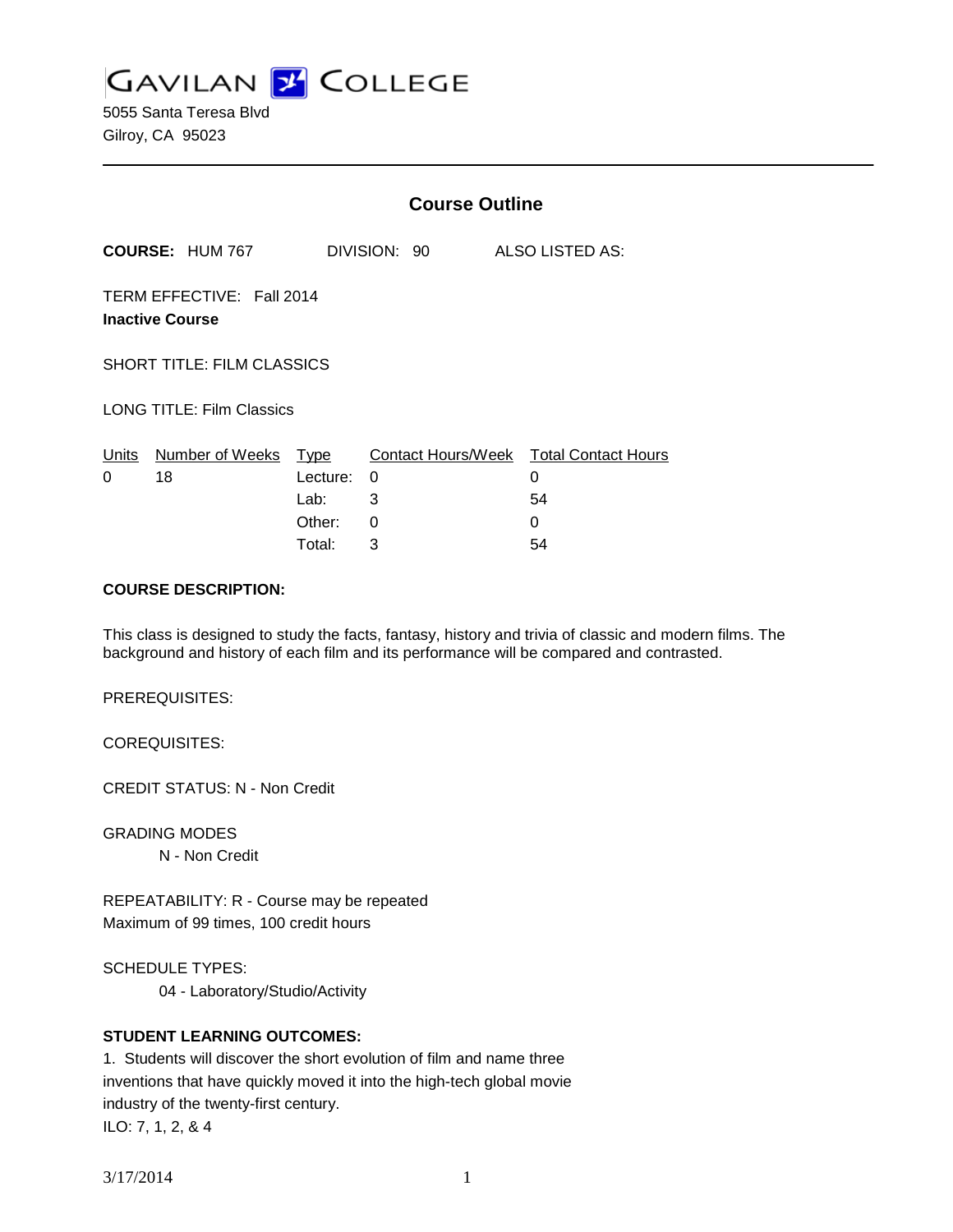Measure: Oral response and class participation 2. Students will explore the various components of movie basics from the studios, features and other films to buzz words that are part of Hollywood slang and indicate their importance to the movie industry. ILO: 1, 2, & 7 Measure: Oral/written responses and class participation 3. Students will enjoy reviewing movies and writing reviews using five guidelines from "How to watch a movie" and five industry terms from the glossary of Hollywood Buzzwords. ILO: 6, 7, 1, 4, & 2 Measure: Demonstration and class participation 4. Students will identify the various roles of the movie craft and state areas of responsibility in: producing, directing, acting, editing, costume design, special effects and production design ILO: 1, 2, 5, & 7 Measure: Oral response 5. The student can recognize and identify 10 movies from the various genre of film. ILO: 1, 2, 7, 4, 5 & 6 Measure: Written report and class participation

## **CONTENT, STUDENT PERFORMANCE OBJECTIVES, OUT-OF-CLASS ASSIGNMENTS**

Inactive Course: 03/10/2014

### WEEK 1 3 HOURS

Introduction to the course, goals and class expectations. A short history of the movies or film and the birth of the motion picture industry will be discussed. The topic of "How the art and industry of motion pictures is built on an optical illusion" and the impact of various inventions as photography, electricity, celluloid, kinetoscopes and the creative talents of various individuals will be researched.

### WEEK 2 3 HOURS

The students will view short films from the 1900's, 1920s and 1930's and indicate what the differences are in the advancements.

## WEEK 3&4 6 HOURS

The fundamentals of film basics will be presented. The who, what, when and where of how movies get made, from the studios, directors, cameras, projectors and actors will be examined. A discussion and viewing of a typical feature film will be presented.

### WEEK 5&6 6 HOURS

The introduction of movie craft with exploration of the "hands on" aspects of the movie business which involves the myriad skills and talents needed to turn a simple ideas into cinematic reality. People in Film will be examined. Profiles of the most accomplished historical and contemporary film-industry insiders, from producers to actors in the areas of minor characters, stunt and makeup artists will be explored. Students will critique films and learn to move from being regular ordinary moviegoers to film reviewers and film scholars. The handout entitled "How to watch a movie" will be given as the model for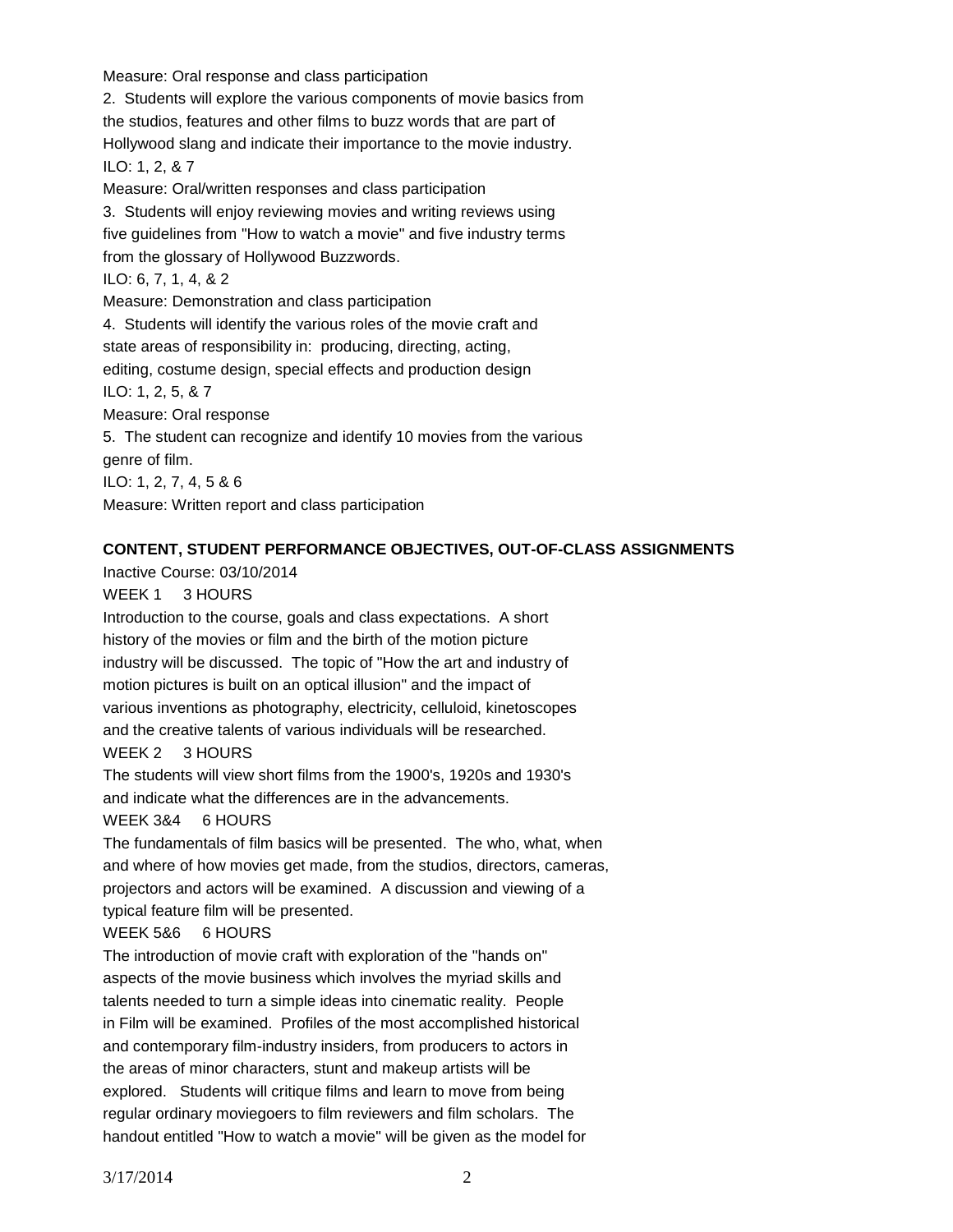critiquing movies. A glossary of critical terms will be given to the students. Students will view a movie. Using guidelines and vocabulary introduced in the previous week students will share their reviews with each other.

# WEEK 7 3 HOURS

A guest actor or film director will come and share their insights into the motion picture industry. Students will have an opportunity to ask questions about acting and the movie industry.

# WEEK 8 3 HOURS

A list of the 100 American Movies of the last 100 years will be reviewed. Students will select movies from the various categories or genre of film: comedy, drama, action/adventure, biopic, musical, animated, children's, crime, documentary, cult, historical, horror, melodrama, mystery, romance, science fiction, serials, war and western films.

# WEEK 9 3 HOURS

Movie marathon. Students will critique two films from the most notable films by genre or categories. They will write a critique from a checkoff list provided by the instructor, using the guidelines on "How to watch a movie."

# WEEK 10 3 HOURS

Continue second movie marathon.

WEEK 11 3 HOURS

Continue to review movies according to genre and critique according to guidelines. Class discussion will be emphasized.

WEEK 12 3 HOURS

Continue to review movies according to genre and critique according to guidelines. Class discussion will be emphasized.

### WEEK 13&14 6 HOURS

Continue to review movies according to genre and critique according to guidelines. Students will complete a student survey and evaluation of the class.

# **METHODS OF INSTRUCTION:**

The methods of instruction will be lecture/discussion, demonstration/role play and performance.

# **METHODS OF EVALUATION:**

# **REPRESENTATIVE TEXTBOOKS:**

# **ARTICULATION and CERTIFICATE INFORMATION**

Associate Degree: CSU GE: IGETC: CSU TRANSFER: Not Transferable UC TRANSFER: